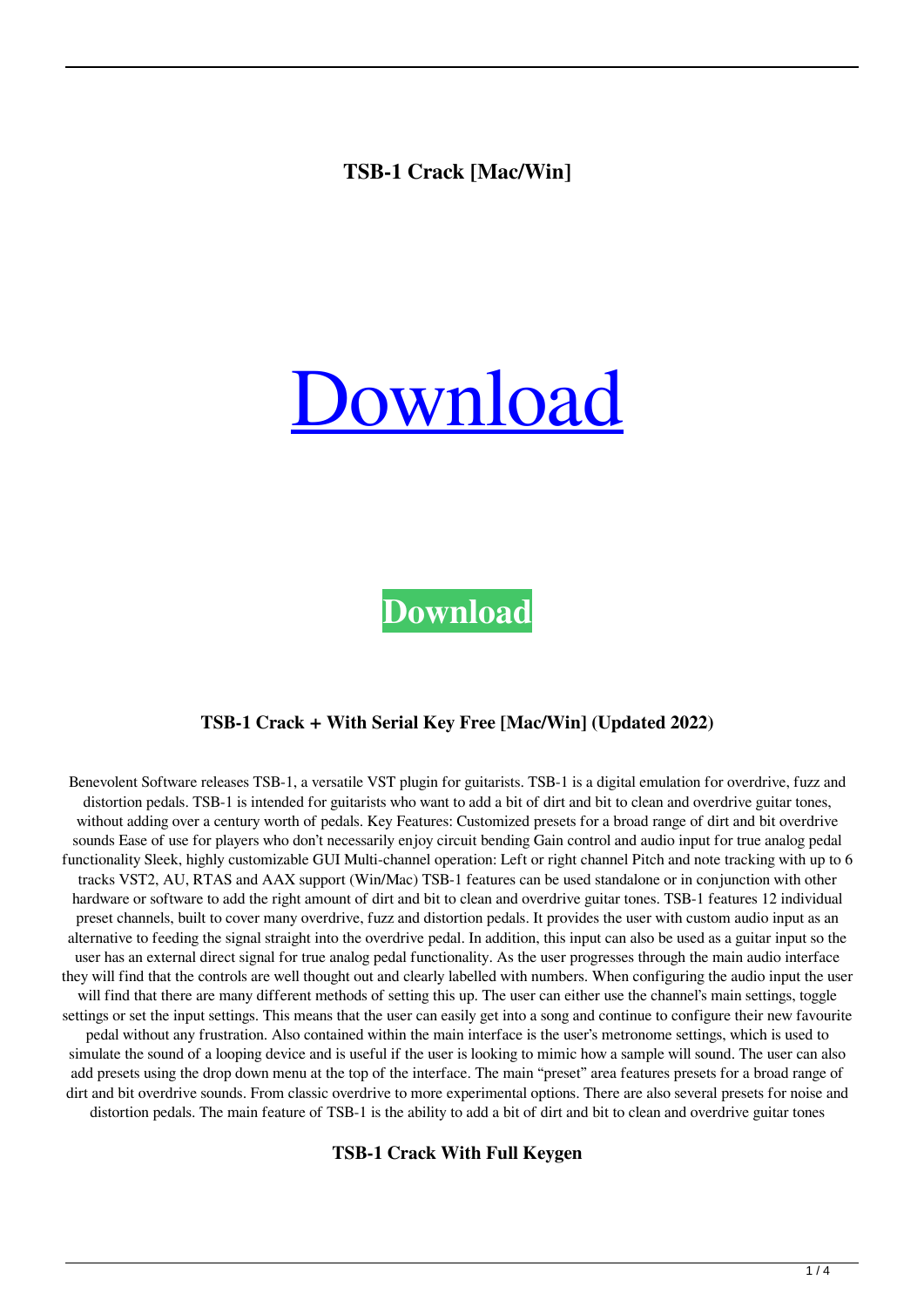A Fret-specific digital emulation of the sound of the harmonized pickup leads. How to use the KEYMACRO vST plug-in: A pedal with the I/O described below is required: ●The KEYMACRO vST plug-in includes both individual (multi-vst) and VST (vstplugin) versions ●The plug-in can be used with any DAW that supports VST plugins ●The plug-in includes a user manual and a video tutorial ●The plug-in supports key assignment to specific notes/strings/chords ●Installation can be done from Windows, Mac or Linux platforms ●The plug-in runs on Mac and Windows in both 32 and 64 bit versions. ●Windows compatibility requires at least Windows 7 (64 bit) or newer ●Technical support is provided through our Forum ●Dedicated bug reports are welcome ●Technical support will be provided in: English, German, French, Spanish, Portuguese, Italian, Dutch, Polish, Russian and Finnish TECHNICAL SUPPORT Questions regarding the plugin should be posted to the TECHNICAL SUPPORT section of our Forum. Technical support can be extended to users that are having key related issues with the plugin. KEYMACRO key assignment: As previously mentioned the plug-in includes a key assignment for each note and each string in the chord. To assign a specific key to a note press the "+" button. The key assigned to the note will be visible in the GUI. NOTE: The effects are applied directly to the note. For further help we recommend to read the key assignment manual and the manual for the other effects included in the plugin. key assignment for a string: To assign a specific key to a string, press the button for the string you want to assign the key to and after this press the "+" button. For further help we recommend to read the key assignment manual and the manual for the other effects included in the plugin. key assignment for a chord: To assign a specific key to a chord, press the button for the chord you want to assign the key to and after this press the "+" button. For further help we recommend to read the key assignment manual and the manual for the other effects included in the plugin. CHORD ASSIGNMENT To use the preset, you can access it 81e310abbf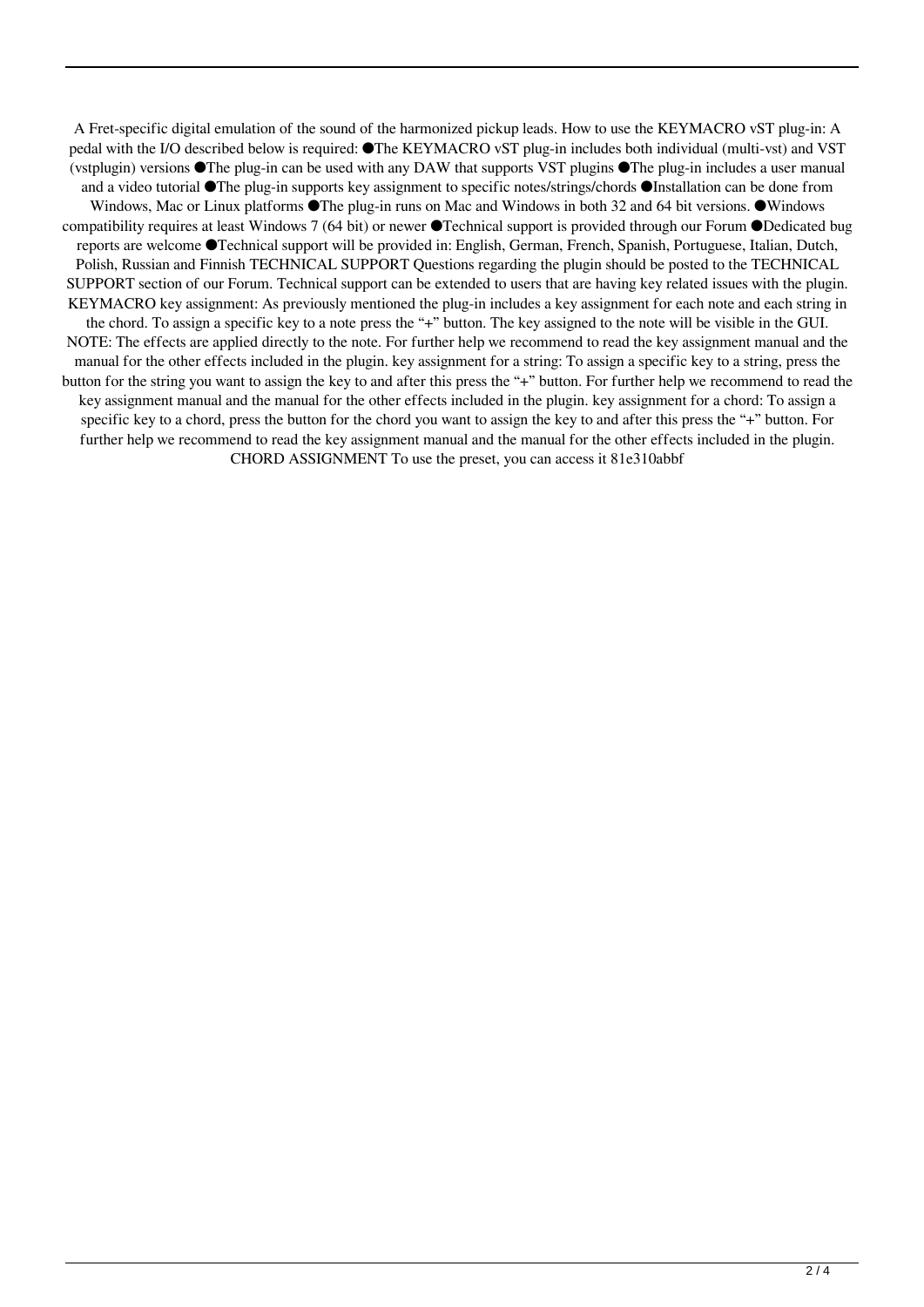### **TSB-1 Crack+ With Key Free**

A highly detailed, multi-stage digital emulation of Gibson Les Paul Dual Chorus. Dual Chorus is simply one of the most versatile and inspiring electric guitar tones. Gibson Les Paul Dual Chorus is a true classic. Detailed Model: 1. Chorus 2. Reverb 3. Vintage or Other Amp 4. Dry/Wet Mix 5. Arpeggio 6. Compression 7. Delay 8. Tremolo 9. Envelope 10. Mix 11. Master Level 12. Volume Features: Great sounding virtual amp. The simulation is as detailed as the real thing. Dual Chorus is an extremely addictive and dynamic tone shaping tool that can be used to complement any electric guitar sound. TSB-1 is a real time multi-effect pedal with very light CPU usage. Unique combination of classic and modern design. Lightweight and user friendly GUI. Inverted Chorus is a virtual pedal that adds the opposite effects of the original. More power than any other effect pedal out there. Multiple bypasses and wet/dry selectable. Solid state / MM engine. Global effects. TSB-1 has a very limited set of presets, but you can save your own settings and recall them later. Save up to 99 presets. The first 10 presets are available to play or save. Unlimited number of presets. Dry/wet mix. Pristine digital reverb. 16 sample reverb. 12 sample room. 4 acoustic tube settings. 4 spatialize. The compressor can be set to use the input signal or the outputs. High pass and low pass filters. Tremolo and delay. Envelope follower. The unit is highly versatile and can sound incredibly authentic. Can be used as a master effect. 2 feedback options: Automatic or adjustable. The sound can be tweaked to your liking with an unlimited number of parameters. TSB-1 is a highly efficient virtual pedal, no matter what the sound type. A fantastic power amplifier. Great sounding controls. Easy to use and intuitive. Non-linear EQ. Well designed GUI. Classic and Modern Design Very easy to use

#### **What's New in the TSB-1?**

TSB-1 offers over 50 different models of tube amplifiers/effects to use as the guitar lead tone in your sessions. All of these models are very versatile and by using a switch, you can easily select to use some models for some songs and other models for other songs, for instance, the vintage classic valve types of models (12AX7 & 12AT7, 6L6 & 10L6, 6V6 & 12AU6, 434, GZ34, EL34, EL84, JJ12H etc) for classic rock and blues tones, and a range of the contemporary switcher models for modern rock & metal tones. With TSB-1 you can use these models as they are, as dirt or as normal overdrive. There are also many different TSB-1 Compression models that offer the same flexibility. TSB-1 offers the following models as the guitar lead tone: BJ12 12AU6 BJ12 12AT7 6V6 6L6 10L6 12AX7 12AT7 12AU6 Fuzz Face 3V3 GZ34 EL34 12AX7 12AU6 12AT7 12AT7 EL84 EL34 Hafler GZ34 12AU6 12AT7 12AT7 EL84 EL34 12AU6 12AT7 EL84 EL34 12AU6 12AT7 EL84 EL34 LH12 Tubescreamer 12AU6 Tubescreamer 12AT7 Tubescreamer 6L6 Tubescreamer 10L6 Tubescreamer 12AU6 12AX7 12AT7 12AU6 12AT7 12AT7 12AU6 12AU6 EL84 EL34 12AU6 12AT7 12AT7 12AT7 12AU6 EL84 EL34 12AU6 12AT7 12AT7 12AT7 12AU6 12AU6 Fuzz Face 3V3 GZ34 EL34 12AU6 12AT7 12AT7 12AT7 12AU6 EL84 EL34 12AU6 12AT7 12AT7 12AT7 12AU6 EL84 EL34 12AU6 12AT7 12AT7 12AT7 12AU6 12AU6 Fuzz Face 3V3 GZ34 EL34 12AU6 12AT7 12AT7 12AT7 12AU6 EL84 EL34 12AU6 12AT7 12AT7 12AT7 12AU6 EL84 EL34 12AU6 12AT7